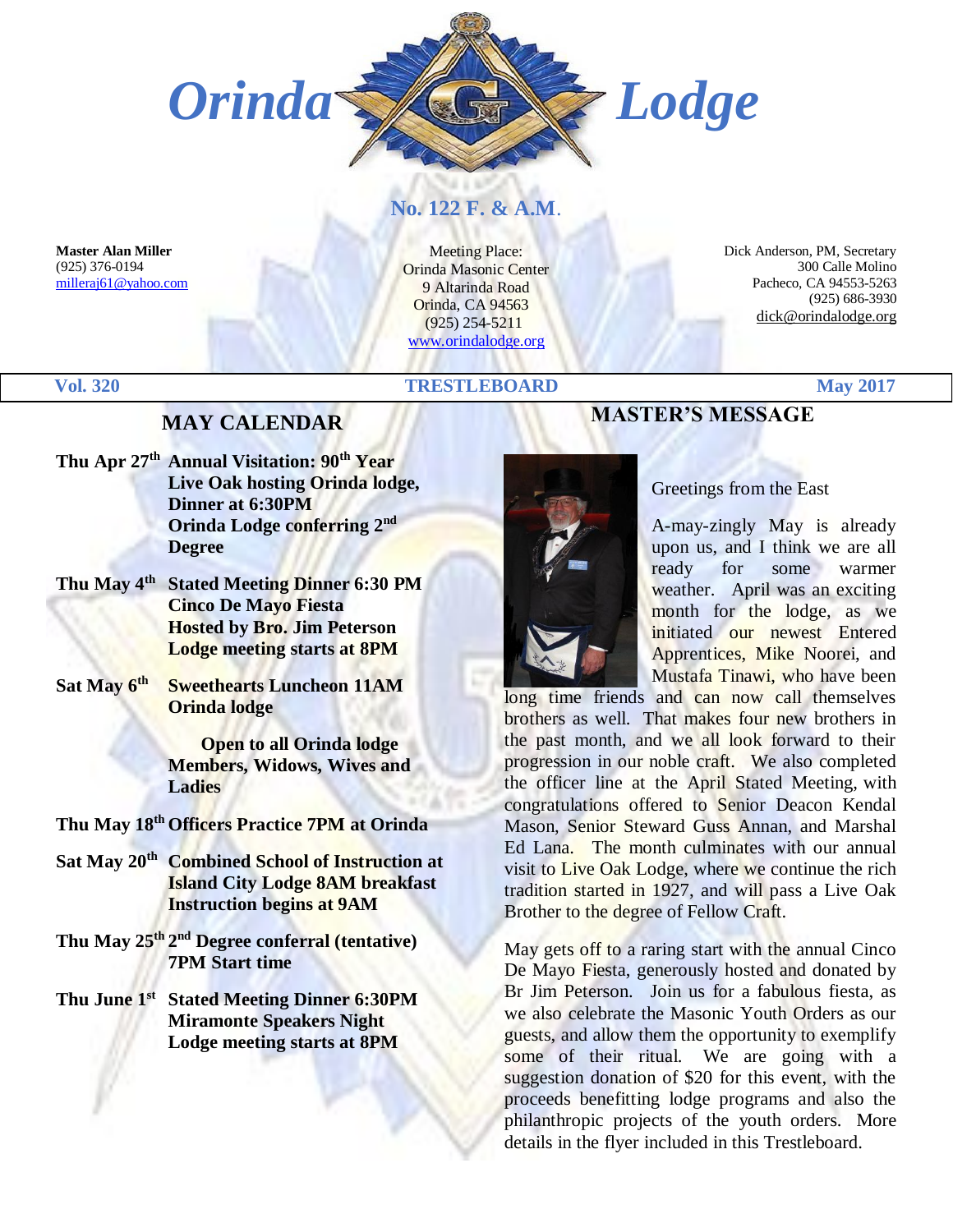And right on the heels of the fiesta will be our annual Sweethearts Luncheon, where we honor our lodge widows as well as the significant ladies in our lives. This year we mailed invites to our local widows, and hope to get a nice turn-out. We may need some brothers to help out on taxi service if necessary, so let me know your availability for that. Rumor has it there will a New Orleans flair to the menu this year. And the June Stated Meeting will mark the return of the Miramonte Speakers program, always a popular event.

There will be additional degree work in May to be sure, so be on the lookout for communications regarding the specific details. On the communication front, we will be looking to roll out several new items to enhance the look and presence of the lodge. One is that we will move the lodge website over to the hosting service offered by Grand Lodge. Their template system makes it much easier to keep our web site fresh and up to date. For those with smart phones, we will also be setting up the lodge communication App, which offers a convenient platform for sending out information on lodge activities. These are all part of the 2020 plan to keep our lodges growing and relevant in the  $21<sup>st</sup>$ century:

#### Alan Miller, Master

# **SR. WARDENS MESSAGE**



Happy Public Schools Month, this will the second year of serving on the Public School Advisory Council and the second year of attending the event at Sankofa School. Thank you to the brothers that

attended the event, events like this show our commitment to Freemasonry giving back. Even though the attendance was down from last year, the principal and the kids felt our investment to them. And with budget cuts on the horizon, California Public Schools will need us more than ever!

Fraternally,

Bro. Earl Love Jr. Sr. Warden

#### **MESSAGE FROM JR. WARDEN**



April was a very exciting and rewarding month for me in particular. I had the distinct pleasure and challenge of conferring two double first degrees as master for the first time. While the hours and days of memory work and practices needed to be prepared to confer

degrees are certainly challenging in our busy lives, the reward you receive far out weighs the work that went into it.

Not only for the sincere gratitude expressed by the candidates, for the life changing and enlightening experience you had a significant part in, but also the encouragement and support of the brethren for a job well done. I will be forever grateful to Orinda lodge and the wonderful people who have made this possible for me. When I first became a mason, I never thought, in my wildest dreams that I would ever be able to retain so much as to be able to perform the masters work. The lessons masonry teaches us are innumerable if you put your hearts and minds into it.

I appreciate the fact more of you have been making reservations for our meetings, however much improvement could be made in order to prevent waste and have enough for everyone at the same time.

The permanent list, simply is not working because many people on the list do not show up all the time which makes it difficult for an accurate count. I personally know of one recent stated meeting dinner where at least twenty dinners went into the garbage by nights end and no this does not mean everyone gets a doggy bag to take home.

It has been brought up in lodge recently to raise the stated meeting dinner to \$ 20 without effect, however something needs to be done and we are working on ways to improve the system. I would appreciate anyone's input on how they feel about a price increase, or anything else for that matter. A few people I have spoke with regarding this issue said they would be happy to pay another \$ 5 for the dinners and fellowship we provide.

Your feedback is greatly appreciated.

#### Bro Mergy JW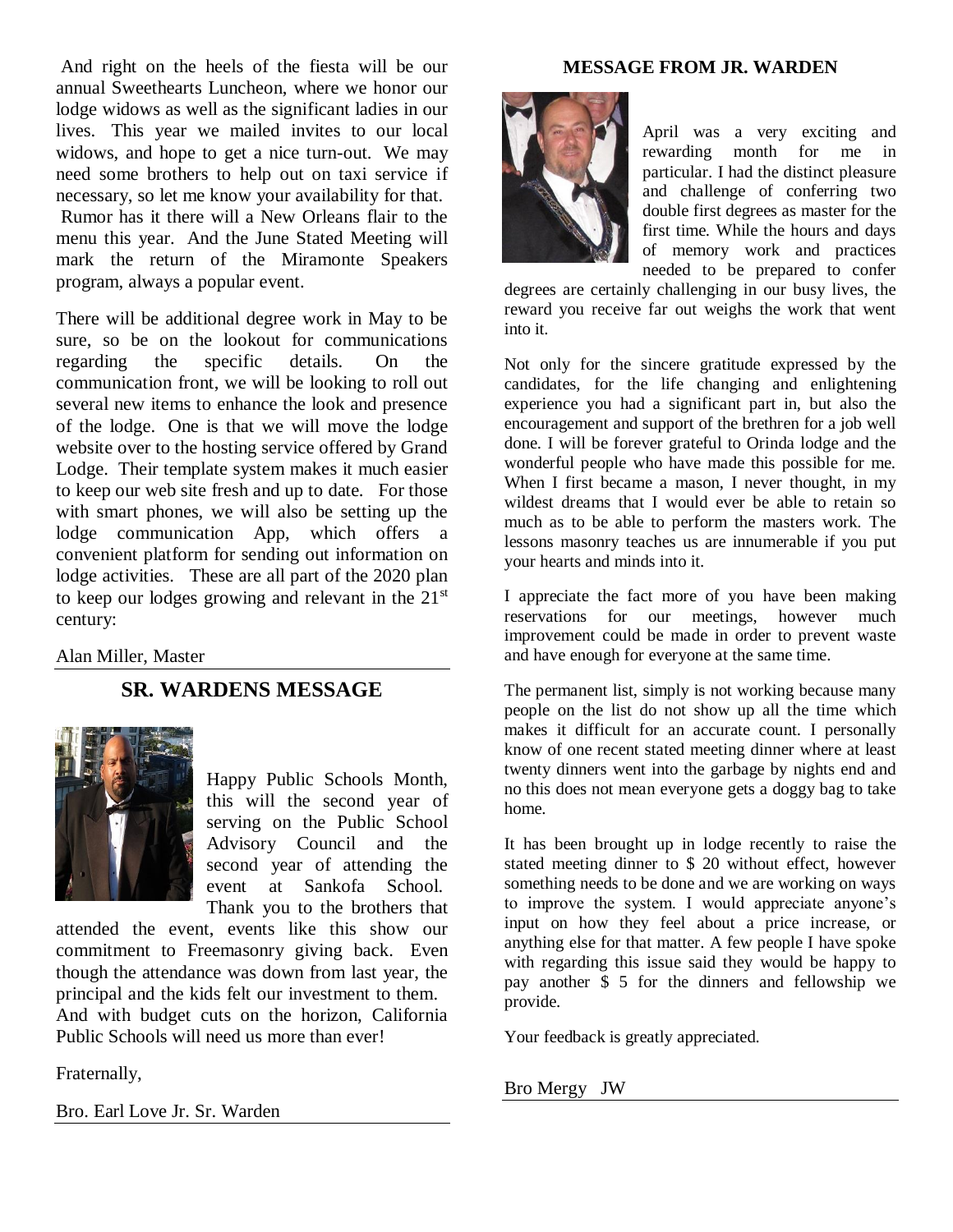# **May Birthdays**

3 Daniel D. Rose 21 William G. Lang 5 Aaron W. Barger 21 James A. Leonard PM 5 Edward Bessonov 22 Jerome L. Stark 6 G. David Edwards 22 Ali Alaee 6 Bert Willard Bartlett PM 26 James W. McCracken 7 William H. Garrett 26 Gary A. Peare PM 10 William H. Wisheropp 26 David E Lausch 15 Robert E. Olson 26 Siavash Sid Afshar 15 David C Henderson 27 Sean C. Mergy 15 Herbert E. Hansen 28 Donald R. Negus 16 Timothy A. Wood PM 29 Stacy L. Ferguson 17 Alvin L. Richardson 30 Kendal D. Mason 18 Jose V. Leiva

6 James K. Petersen, III 26 Christopher Capdevielle

#### **RSVP and MARK YOUR CALENDARS FOR**

#### **3RD ANNUAL ORINDA LODGE Cinco-De-Mayo Stated Meeting Dinner THURSDAY MAY 4, 2017**

"fiesta" celebration for Cinco-De-Mayo. It is also our Worshipful Inspector's annual visitation, publicschools, and other planned guests.

We will have Demolay, Jobs, Guests, and much much more. You will not go away disatisfied by any stretch.

Doors Open 4:30PM: Fellowship / Appetizers / Latin Music 5:00PM Dinner/Entertainment / Speakers / Presentations / Fun-Raffle

\*\*\*suggested donation is \$20\*\*\*

# **Belated thank you from the Crab Feed Committee**

"The Crab Feed committee would like to recognize and thank the following people who made this years Crab Feed a memorable one; Less people dined on delicious Crab and fixings, but seem to have more fun!!

Tom Kavishi ,P.M. for his generous contribution of the wine consumed that night, The loyal Crab Feed crew included: Cary Carlson,P.M., . Alan Miller, W.M., Earl Love, S.W., Sean Mergy, J.W., Larry Becker, P.M., Bro. Gus Anon, Jim Dickow,P.M. and Carol Dickow, Vic Vickers,P.M., Don Weisse, P.M., Pat Hedl, Bea Ball, Shirley Reynolds, and Bob Rollins."

# **2017 LODGE OFFICERS**

| <b>Master</b>                  | <b>Alan Miller (Michele)</b>                                         |
|--------------------------------|----------------------------------------------------------------------|
| <b>Senior Warden</b>           | (925) 376-0194 milleraj61@yahoo.com<br>Earl Love Jr.                 |
|                                |                                                                      |
|                                | $(510)$ 325-2830 elovejr@hotmail.com                                 |
| <b>Junior Warden</b>           | <b>Sean Mergy (Danica)</b>                                           |
| Treasurer                      | (925) 766-6881 s.mergy@comcast.net<br><b>Curtis Trenor</b>           |
|                                | $(925) 708 - 1331$                                                   |
|                                | <b>Dick Anderson, PM</b>                                             |
| <b>Secretary</b>               | Fax (925) 254-3990 Home (925)686-3930                                |
|                                | Toll free $(888)$ 671-4221 $\frac{\text{disk @ orindalodge.org}}{2}$ |
| Chaplain                       | Mickey M. Ganitch, PM (Barbara)                                      |
|                                | (510) 352-1257 mbganitch@earthlink.net                               |
| <b>Senior Deacon</b>           | <b>Kendal Mason</b>                                                  |
|                                | $(415) 571 - 0524$                                                   |
| <b>Junior Deacon</b>           | <b>Michael I. Malliarys</b>                                          |
|                                |                                                                      |
| <b>Senior Steward</b>          | <b>Guss Annan (Nancy)</b>                                            |
| <b>Junior Steward</b>          | Sam Khashabi                                                         |
|                                | (925)260-7472 aeco1971@yahoo.com                                     |
| <b>Marshal</b>                 | Ed Lana (Diana)                                                      |
|                                | (925) 676-7811ed122@edlana.com                                       |
| Organist                       | William O. Richmond, PM (Bonnie)                                     |
|                                | (510) 531-5078 brich1011@sbcglobal.net                               |
| <b>Tiler</b>                   | Robert H. Traxler, PM                                                |
|                                | (510) 357-5994 traxlerrobert@hotmail.com                             |
| <b>Officers' Coach</b>         | Donald E. Weisse, Jr., PM (Pat)                                      |
|                                | $(510) 534 - 8377$                                                   |
| Candidates/<br>Officers' Coach | Cary Carlson, PM (Lynne)                                             |
|                                | (925) 360-2716 caryorinda122@gmail.com                               |
| <b>305th District</b>          | <b>Greg Thompson</b>                                                 |
| <b>Inspector</b>               | $(510)$ 215-1592 gregthompson7@yahoo.com                             |
| <b>Building Mgr.</b>           | <b>Katie Pintado</b>                                                 |
|                                | (925) 818-2884 rentorindalodge@gmail.com                             |
| Trestleboard &                 |                                                                      |
| Webmaster                      | <b>Vic Vickers</b><br>vic@vickers1.com                               |

# **Orinda Hall Association Board**

| President                      | Cary Carlson, PM      |
|--------------------------------|-----------------------|
| <b>Vice President</b>          | Erik Johnson, PM      |
| <b>Chief Financial Officer</b> | <b>Ed Lana</b>        |
| Secretarv                      | <b>Ben Bloom</b>      |
|                                | <b>Members:</b>       |
| Harold Ballard                 | <b>Gary Peare, PM</b> |
| <b>Larry Becker, PM</b>        | (E) Alan Miller, WM   |
| Sean Mergy                     | (E) Earl Love Jr. SW  |
|                                |                       |

## **Orinda Lodge #122 Trustees**

| Chairman | <b>Jim Dickow, PM</b>    | (2019) |
|----------|--------------------------|--------|
|          | <b>Jim Gibson, PM</b>    | (2017) |
|          | <b>James Petersen</b>    | (2018) |
|          | <b>Henry Gannett, PM</b> | (2020) |
|          | Greg Boom, PM            | (2021) |